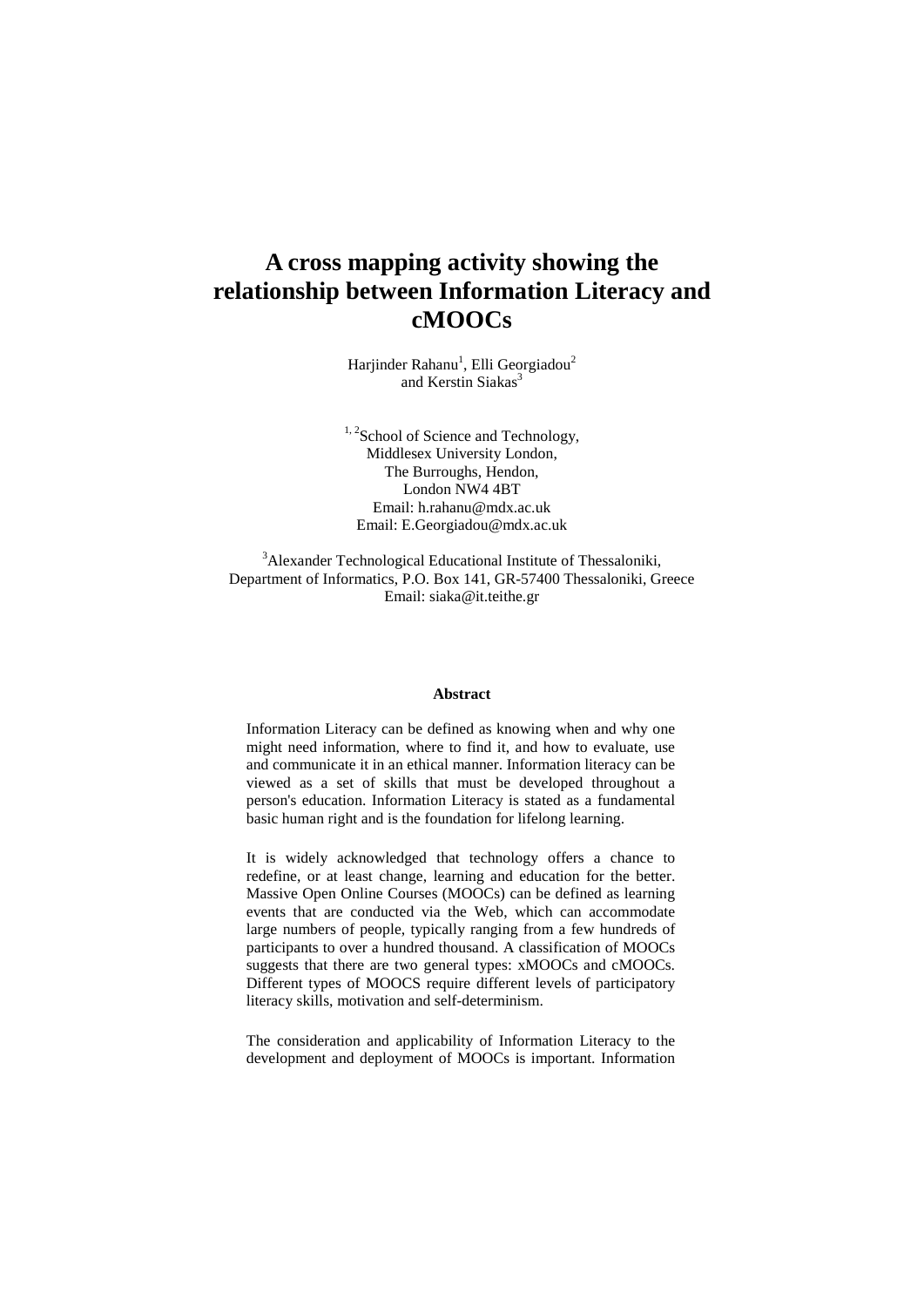literacy skills must be taught, developed, and continually reinforced at every educational level as a life skill. In addition, MOOC developers and facilitators should be duty bound to support and encourage learner participation, and to recognise the worth of the learning skills at work within the MOOC environment.

In this paper we adopt and apply the SCONUL model to a specific type of MOOC. In so doing we derive and present clear connections, which enables developers, facilitators and students to be more aware, and to have a better understanding, of the information literacy skills concerning the development and use of MOOCs. The long term benefit is that developers, facilitators and students become more information literate professionals and citizens in general.

**Keywords:** MOOCs, Information Literacy, Lifelong Learning, **SCONUL** 

## **1.0 Introduction**

Finding, evaluating, criticising, selecting and using relevant, accurate and useful information has been termed as Information Literacy.

At the National Forum on Information Literacy and Lifelong Learning, convened at the Bibliotheca Alexandrina, Alexandria, Egypt in 2005, the participants in the High Level Colloquium on Information Literacy proclaimed information literacy as a fundamental basic human right in the digital world: "*Information literacy empowers people in all walks of life to seek, evaluate, use and create information effectively to achieve their personal, social, occupational and educational goals. It is a basic human right in a digital world and promotes social inclusion in all nations*". The exercising of this right would empower people in all walks of life to seek, evaluate, use and create information effectively to achieve their personal, social, occupational and educational goals [1]. The Chartered Institute of Library and Information Professionals (CILIP) define Information Literacy as "knowing when and why you need information, where to find it, and how to evaluate, use and communicate it in an ethical manner" [2].

The all-pervasive use of computers and the Internet in every facet of our personal lives and businesses has altered our lives at work and home. It has reshaped the landscape, and the functioning of the economy, health, industry, agriculture and many other spheres, including education. The phenomenon of Massive Online Open Courses (MOOCs) in education has led to a trend towards greater openness in higher education. A MOOC is an online course aimed at unlimited participation, self-regulated and open access via the web.

One of the possible salient challenges for some types of MOOCs is that participants require a certain level of digital and information literacy in order to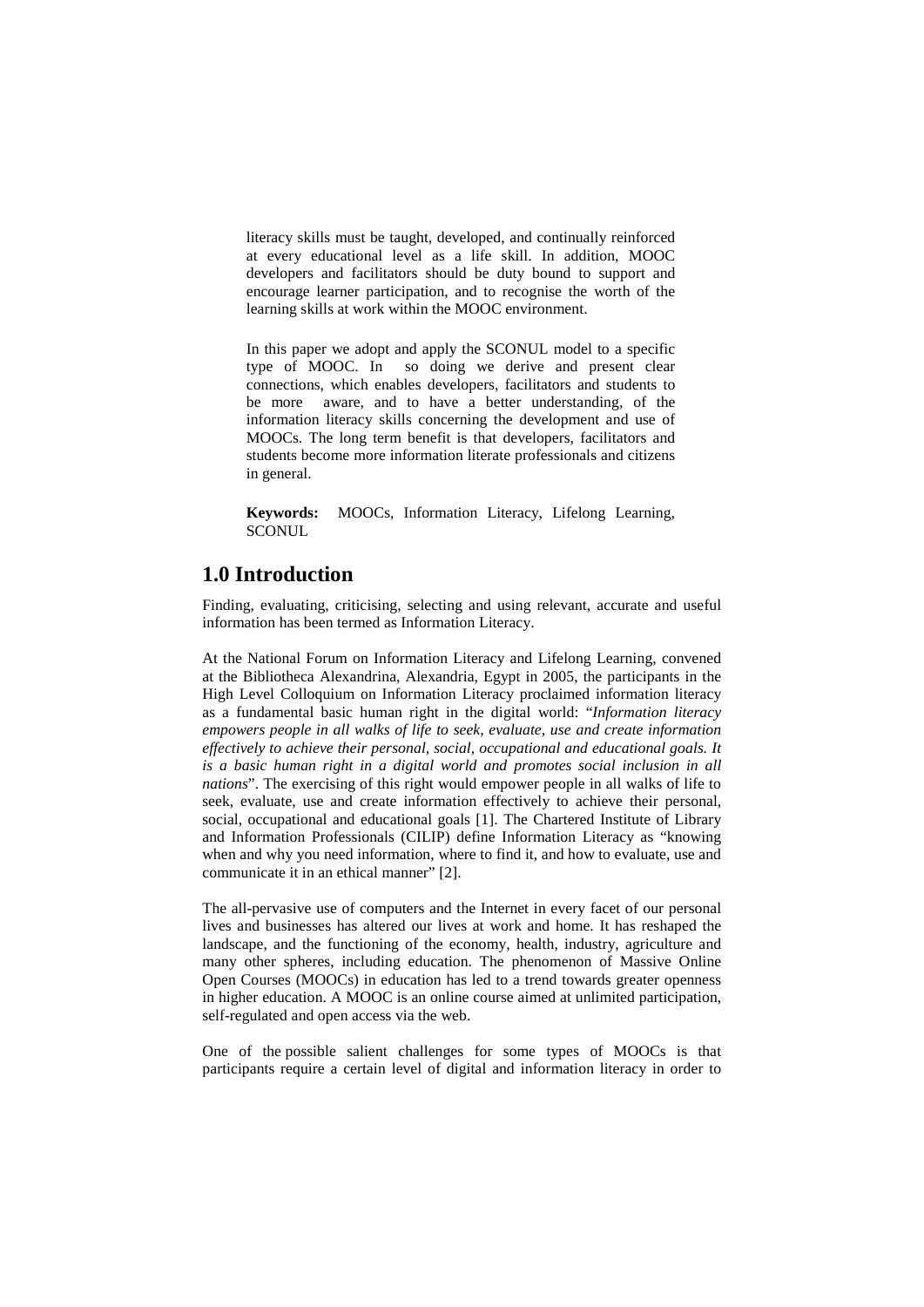make use of the online materials. Thus to address this, and therefore augment the efficacy of MOOCs, as a means of delivering effective education, the development process for MOOCs must encompass information literacy instruction. MOOC developers and facilitators should be ready to find practices to support and encourage learner participation, and to identify the importance of the learning, literacy and digital skills at work within the MOOC environment [3]. Studies investigating the demographic profiles of characteristic MOOC participants indicate that they typically have good prior educational attainment, thus a high level of information skills, in order to successfully participate in a MOOC [4].

# **2.0 Types of MOOCs**

MOOCs have been broadly characterised as being connectivist MOOCs (cMOOCs) or xMOOCs (the *x* term donates transfer) [5]. Some developers, facilitators and researchers may argue that this is too simplistic a view and that MOOCs exist more in a spectrum as opposed to being categorised as one of two distinct types [4, 6]. The former, is based on principles from connectivist pedagogy; whereas the latter will typically centre on instructor-guided lesson(s).

#### **2.1 xMOOCs**

A learning management system will accommodate an xMOOC, which characteristically features recorded video lectures and machine-graded assessments. In addition, threaded discussion forums can possibly facilitate student interaction and the potential for peer graded assignments. Succinctly put learning activities in xMOOCs are mainly viewed as being *consumptive*. Content is prescribed by the developers, and participant mastery or understanding of the content is measured via tests, with almost no direct interaction between an individual participant and the instructor accountable for the course.

Although there are subtle, in some cases stark, differences between instances of xMOOCs, there are typically a number of common design features [5, 7, 8]:

- Computer-marked assessments: Typical xMOOC assignments are constructed on multiple-choice, computer-marked questions. Automated assessment procedures permit instantaneous feedback and student performance tracking. Although there are instances of experimentation with peer assessment, where more evaluative assignment questions can be used [8].
- Learning materials: Participants can download on demand video lectures. In addition, the xMOOC platform facilities access to copies of slides, accompanying audio files, URLs to other resources, and online articles.
- Moderation: for most examples there is usually no or very light discussion moderation. Moderation will commonly be directed at all participants rather than to individuals. This is primarily a resource issue where due to the large cohort of participants, moderation of individual comments by the instructor(s) offering the MOOC is almost unmanageable. Thus, routinely participants moderate each other's comments or questions. xMOOC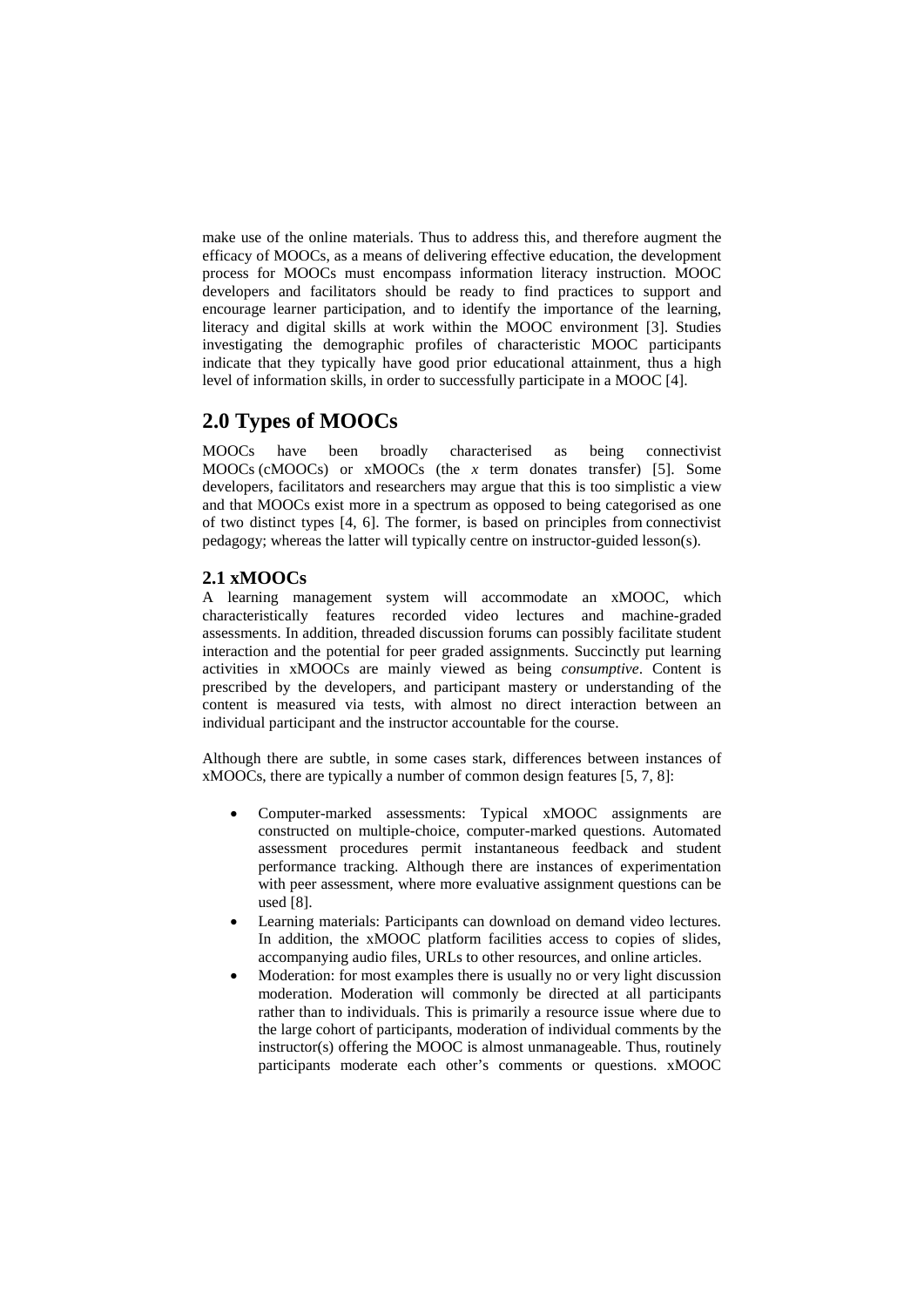platforms can provide for a shared comment/discussion space where participants can mail questions, request for help, or remark on the content of the course.

Learning analytics: "big data" on participants and their respective performance can be analysed to flag areas where the content or design needs improving by instructors.

#### **2.2 cMOOCs**

Connectivist MOOCs are based on principles from the learning theory that is connectivist pedagogy [7, 9]. They are characteristically decentralised, with an emphasis on the *production* of content as opposed to the consumption. In this approach the participants are encouraged to pursue their own goals and forge their own learning paths, so traditional assessments are rare [3]. Therefore, unlike xMOOCs, cMOOCs do not make use of a formal teacher-student relationship, either for delivery of content or for learner support. Learning is facilitated through open and connected social media because cMOOCs are characteristically not institutionally based or supported, thus do not at make use of a shared platform(s). This permits autonomous learners to be networked with each other. This connection allows for a sharing of knowledge through participants' personal contributions. The crucial design practice is that all participants contribute to and share content.

Although there are variations between instances of cMOOCs, there are typically a number of common design features [3, 9, 10]:

- The use of social media: cMOOCs will archetypally include a simple online registration system and the use of web conferencing tools to stream video and audio files, blogs and wikis. To allow participants to share their contributions, learning management systems, for example, Moodle can be used alongside Twitter, LinkedIn or Facebook in order to facilitate blogs, posts, tweets, or comments on other participants' blog posts, wikis or open source online discussion forums, etc.
- Participant-driven content: participants constitute a community of practice and will determine, and thus contribute towards, what the content is to be. More often than not cMOOC organisers will invite experts in a given field to become potential participants in order to further discuss and debate topic.
- Distributed communication: For any single participant, there could be countless different interconnections between themselves and other participants. Keeping track of these at times may become very difficult, if not at times impossible. Many sub-conversations may emerge as a result of the interconnections. The key design practice then with regard to communication is a self-organising network with many sub-components.
- Students as assessors: In some MOOCs peer review is used by providing students with clear assessment criteria and then students assess a number of assignments of other students;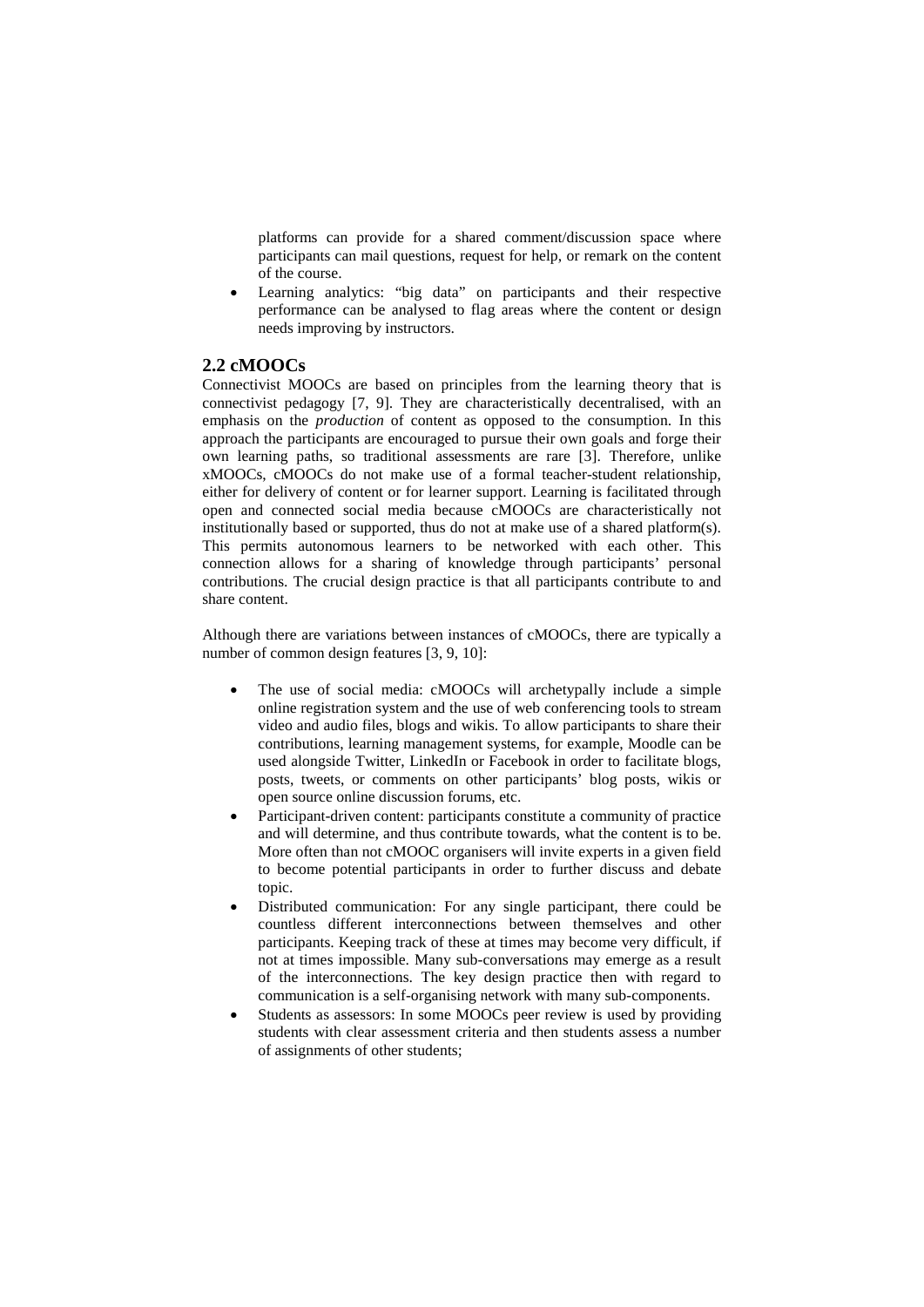- Use of key-words: sophisticated technology is used that searches for keywords and provides generic feedback.
- 'Cloud teaching assistants': qualified assistants from around the world, who are paid by crowdsourced funding generated from optional postcompletion certificates

### **2.3 Lane's Classification of MOOCs**

An alternative classification of MOOCs reveals three general types [11]:

- 1. **Network based**:"goal is socially constructed knowledge developed through conversation and exploration";
- 2. **Task based**: "emphasise skill development through the completion of tasks";
- 3. **Content based**: focus on transmitting content, usually automated assessment, don't have to be participatory".

This classification seeks to focus on the instructor/teacher who has designed the MOOC.

# **3.0 Outline of SCONUL**

In order to assist librarians and teachers to effectively deliver information skills to their learners, models can be adopted. A model can be viewed as documentation that provides guidance in the understanding, development, and implementation of information literacy.

### **3.1 The SCONUL Model**

The SCONUL Working Group on Information Literacy (Society of College, National and University Libraries) introduced the Seven Pillars of Information Literacy Skills model. The model has been implemented by librarians and teachers in order to aid them to deliver information skills to their learners. To maintain the relevance and efficacy of the model, with regards to meeting the changing needs of different user communities and ages, a revised model was published in 2011. This new model retained the generic core model for Higher Education, to which a series of "*lenses*", representing the different groups of learners, can be applied. Figure 1 shows a representation of the model; the seven pillars organised into the following concepts [12]:

- **Identify**: Able to identify a personal need for information;
- **Scope**: Can assess current knowledge and identify gaps;
- **Plan**: Can construct strategies for locating information and data;
- Gather: Can locate and access the information and data they need;
- **Evaluate**: Can review the research process and compare and evaluate information and data;
- **Manage**: Can organise information professionally and ethically; and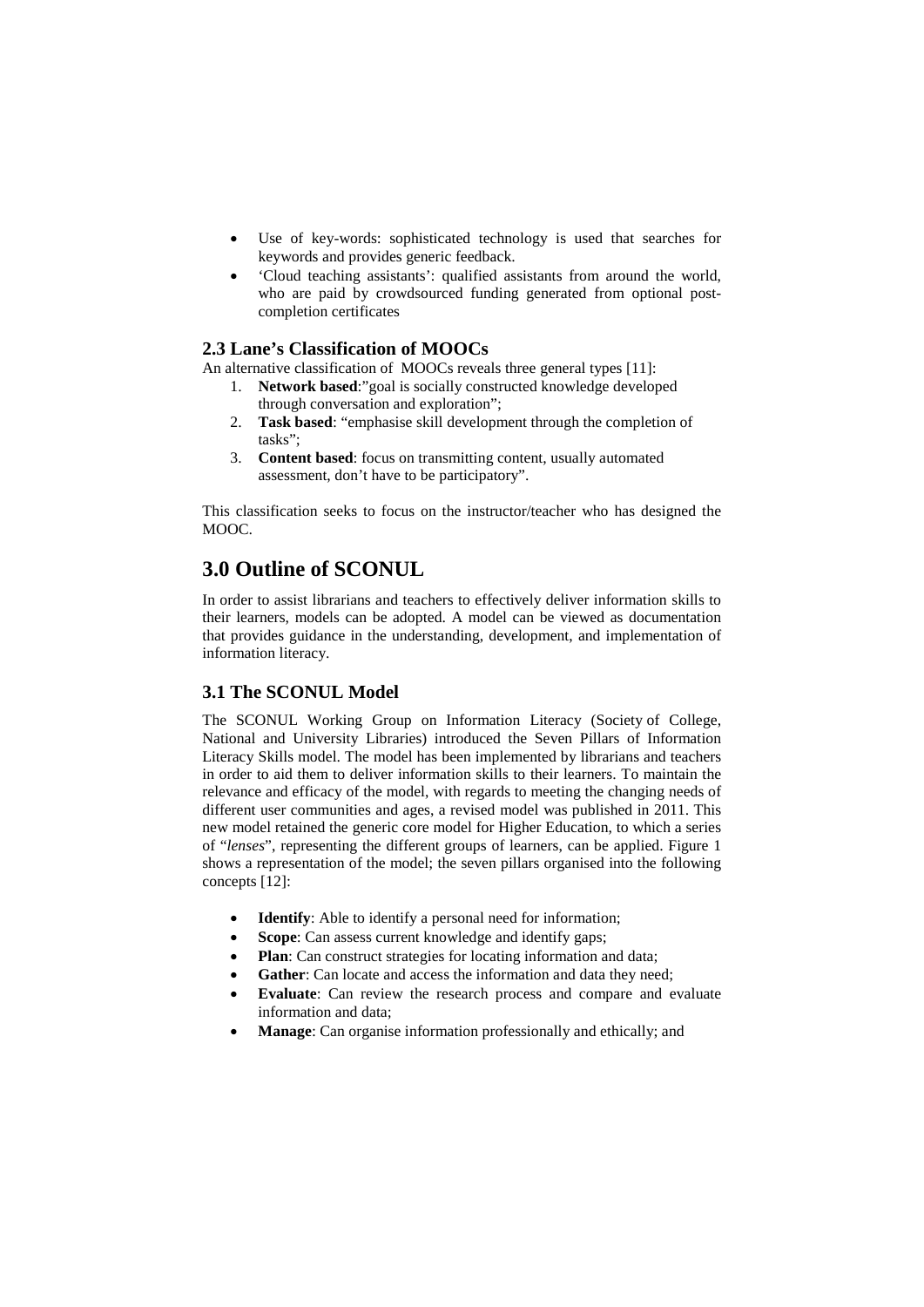**Present**: Can apply the knowledge gained: presenting the results of their research, synthesising new and old information and data to create new knowledge and disseminating it in a variety of ways.



Figure 1: The Seven Pillars of Information Literacy, Adopted from [12]

The model can be viewed as a 3-D circular building. The foundation, upon which the pillars rest, is an information literacy landscape, which encompasses "*the information world as it is perceived by an individual at that point in time*". The learner's perception, informed by their aptitude, background and experiences will affect how they respond to any information literacy development.

The process of becoming information literate is not linear in nature but circular, where a learner can be developing within several pillars "*simultaneously and independently*"; although in practice they are often closely linked. There are a series of statements relating to a set of skills/competencies and a set of attitudes/understandings used to describe per pillar, listed above. As a learner becomes more information literate, measured by their ability to demonstrate more of the attributes in each pillar, they progress towards the top of that pillar, presented in Figure 1. Therefore, within each pillar an individual learner can grow from "*novice*" to "*expert*" as they step forward through their learning life. It should be noted that in some instances it is possible for a learner move down a pillar as well as progress up it.

For different user communities a specific lenses can be developed, which "*highlights different attributes, adds in more complex or simpler statements and uses language recognised by the specific community which it represents*". This endows the model with flexibility enabling learners and teachers to adapt it to specific personal circumstances.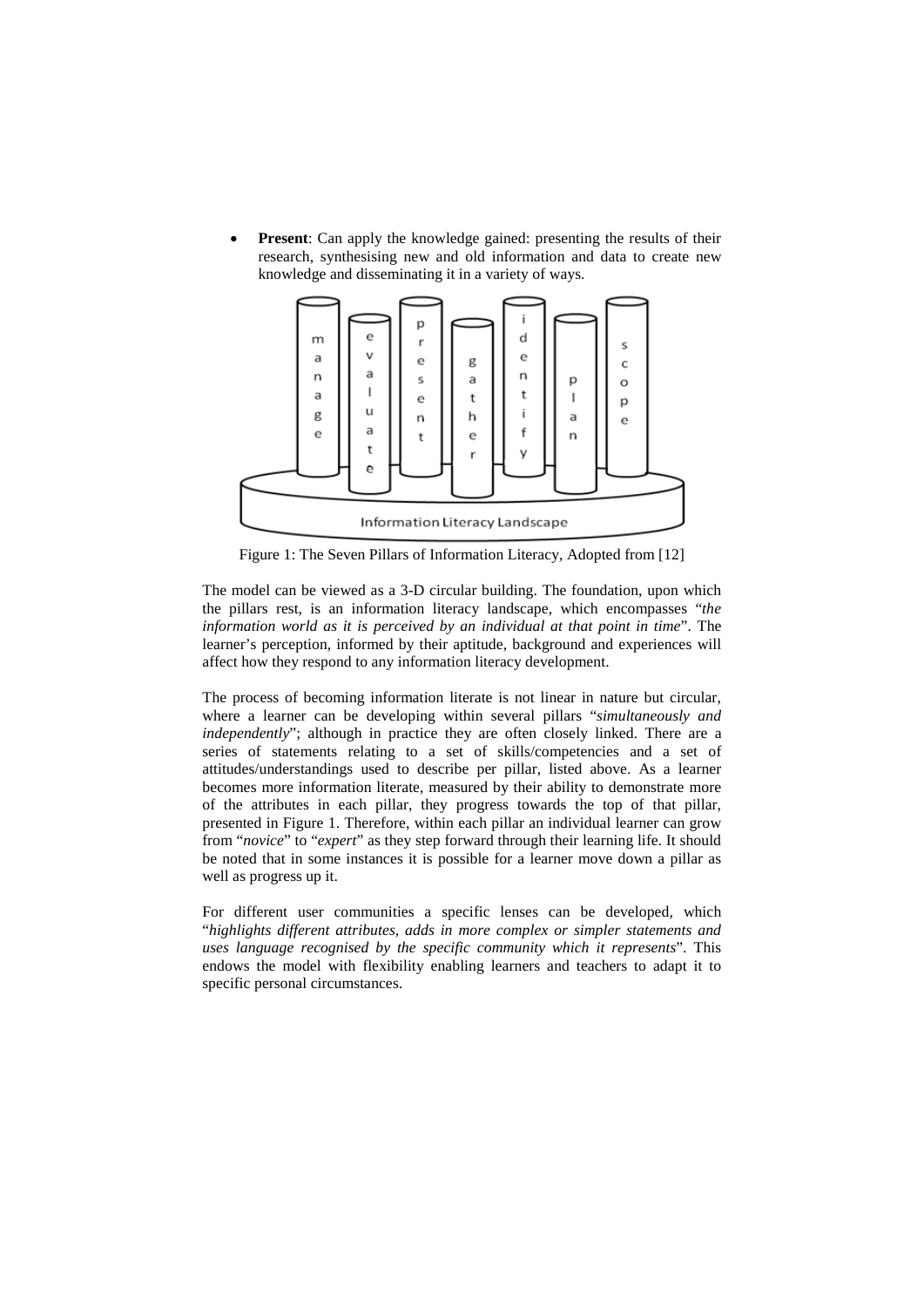# **4.0 Applying SCONUL to cMOOCs**

Four key cMOOC learning activities are [7, 10]:

- 1. Aggregate (filtering, selecting, and gathering personally meaningful information)
- 2. Remix (interpreting the aggregated information and bringing to it personal perspectives and insights)
- 3. Repurpose (refashioning the information to suit personal purposes); and
- 4. Feed Forward (sharing the newly fashioned information with and learning from other participants)

The four learning activities in cMOOCs, listed above, are crossed mapped with the SCONUL 7 Pillars Information Literacy model. To investigate this further, the seven pillars and the *skills set* indicators for each were examined and mapped according to the applicable cMOOC learning activity. Some connections between the learning activities and skills set indicators showed direct/strong correlation, whereas in some instances there was weak/no association. These connections are presented in Figure 2, see Section 5. The weak associations have been highlighted.

## **5.0 Findings**

The seven pillars of the SCONUL model entries were compared to the four activities defined in cMOOCs, i.e. Aggregate, Remix, Repurpose and Feed Forward. These activities were cross mapped to the Association of College and Research Libraries (ACRL) standards [3].

The connectivist pedagogy that underpins cMOOCs dictates that participants are primarily expected to select among material supplied by facilitators or generated by other participants [8, 9]. This is borne by the SCONUL skills sets, related to *search* criteria, which poorly correlate to any of the four cMOOC activities. However, with SCONUL skills sets, related to evaluation and communication, are concerned then there exist very strong correlation one with a number of the cMOOC activities. Both these observations also concur with the findings reported on the ACRL literacy model when cross mapped with the cMOOC activities [3].

The findings also flag an issue of poor correlation between SCONUL skills sets, related to social, ethical and legal issues and cMOOC activities. The cMOOC design paradigm lends itself to be more open access thus issues concerning, for example, data protection, copyright and plagiarism can be more prevalent, an issue that must be considered more so for facilitators/content creators. In addition, whereas with xMOOCs the content is to a high degree prescribed by the developers, typically standards of conduct for academic integrity are embraced. This important aspect can be lacking in cMOOCs.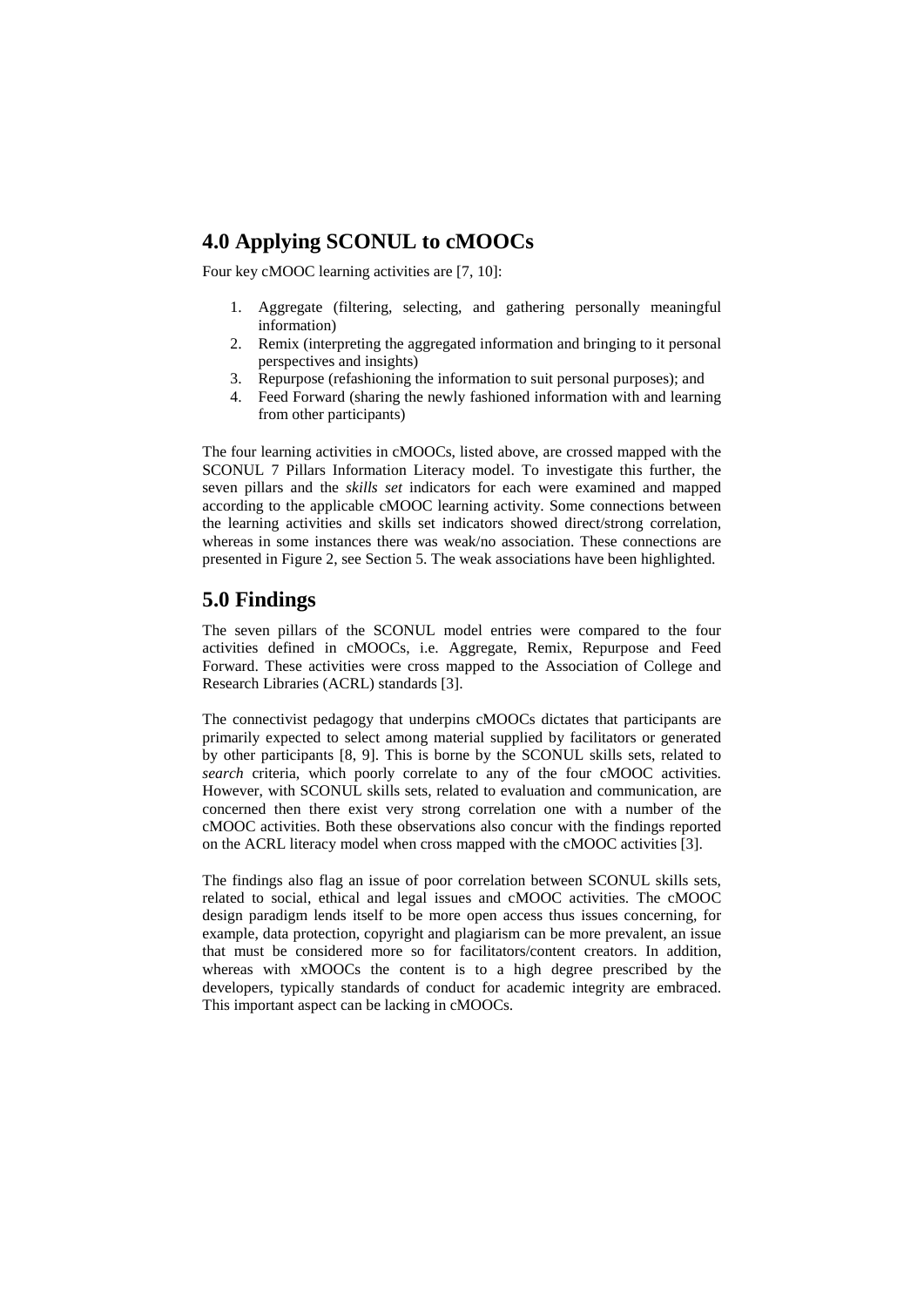| Aggregate [A]                                                                                                                                                                                                                                                                                                                                     | <b>Remix [RM]</b>                                                                                                                                                                                                                                                                             | <b>Repurpose</b> [RP]                                                                                                                                                                                                                                  | <b>Feed Forward [FF]</b>                                                                                                                                                                                                                                                                                                                                       | <b>Weak/No Correlation</b>                                                                                                                                                                                                                                                                                                                        |                                                                                                                                                                                                                                               |                                                                                                                                                                                                                                                                                                                                                                                        |  |  |  |  |
|---------------------------------------------------------------------------------------------------------------------------------------------------------------------------------------------------------------------------------------------------------------------------------------------------------------------------------------------------|-----------------------------------------------------------------------------------------------------------------------------------------------------------------------------------------------------------------------------------------------------------------------------------------------|--------------------------------------------------------------------------------------------------------------------------------------------------------------------------------------------------------------------------------------------------------|----------------------------------------------------------------------------------------------------------------------------------------------------------------------------------------------------------------------------------------------------------------------------------------------------------------------------------------------------------------|---------------------------------------------------------------------------------------------------------------------------------------------------------------------------------------------------------------------------------------------------------------------------------------------------------------------------------------------------|-----------------------------------------------------------------------------------------------------------------------------------------------------------------------------------------------------------------------------------------------|----------------------------------------------------------------------------------------------------------------------------------------------------------------------------------------------------------------------------------------------------------------------------------------------------------------------------------------------------------------------------------------|--|--|--|--|
| The SCONUL 7 Pillars [12]                                                                                                                                                                                                                                                                                                                         |                                                                                                                                                                                                                                                                                               |                                                                                                                                                                                                                                                        |                                                                                                                                                                                                                                                                                                                                                                |                                                                                                                                                                                                                                                                                                                                                   |                                                                                                                                                                                                                                               |                                                                                                                                                                                                                                                                                                                                                                                        |  |  |  |  |
| <b>Identify</b>                                                                                                                                                                                                                                                                                                                                   | <b>Scope</b>                                                                                                                                                                                                                                                                                  | Plan                                                                                                                                                                                                                                                   | <b>Gather</b>                                                                                                                                                                                                                                                                                                                                                  | <b>Evaluate</b>                                                                                                                                                                                                                                                                                                                                   | <b>Manage</b>                                                                                                                                                                                                                                 | <b>Present</b>                                                                                                                                                                                                                                                                                                                                                                         |  |  |  |  |
| Identify a lack of<br>knowledge in a<br>subject area $[A]$<br>Identify a search<br>topic / question and<br>define it using<br>simple terminology<br>[A]<br>Articulate current<br>knowledge on a<br>topic $[A]$<br>Recognise a need<br>for information and<br>data to achieve a<br>specific end and<br>define limits<br>to the information<br>need | "Know what you<br>don't know" to<br>identify any<br>information gaps<br>[A]<br>Identify which<br>types of<br>information will<br>best meet the need<br>[A]<br>Identify the<br>available search<br>tools, such as<br>general and subject<br>specific resources<br>at<br>different levels $[A]$ | Scope their search<br>question clearly and<br>in appropriate<br>language<br>Define a search<br>strategy by using<br>appropriate<br>keywords and<br>concepts, defining<br>and<br>setting limits<br>Select the most<br>appropriate search<br>tools $[A]$ | Use a range of<br>retrieval tools and<br>resources<br>effectively $[A]$<br>Construct complex<br>searches<br>appropriate to<br>different digital and<br>print resources<br>Access full text<br>information, both<br>print and digital,<br>read and download<br>online material and<br>data $[A]$<br>Use appropriate<br>techniques to<br>collect new data<br>[A] | Distinguish<br>between different<br>information<br>resources and the<br>information they<br>provide $[A]$<br>Choose suitable<br>material on their<br>search topic, using<br>appropriate criteria<br>[A]<br>Assess the quality,<br>accuracy,<br>relevance, bias.<br>reputation and<br>credibility of the<br>information<br>resources found<br>[RM] | Use bibliographical<br>software if<br>appropriate to<br>manage information<br>[RM]<br>Cite printed and<br>electronic sources<br>using suitable<br>referencing styles<br>[A]<br>Create<br>appropriately<br>formatted<br>bibliographies<br>[RM] | Use the information<br>and data found to<br>address the original<br>question [RM]<br>Summarise<br>documents and<br>reports verbally and<br>in writing <b>[RP]</b><br>Incorporate new<br>information into the<br>context of existing<br>knowledge [RM]<br>Analyse and<br>present data<br>appropriately <b>[RM]</b><br>Synthesise and<br>appraise new and<br>complex<br>information from |  |  |  |  |
|                                                                                                                                                                                                                                                                                                                                                   |                                                                                                                                                                                                                                                                                               |                                                                                                                                                                                                                                                        |                                                                                                                                                                                                                                                                                                                                                                |                                                                                                                                                                                                                                                                                                                                                   |                                                                                                                                                                                                                                               | different sources<br>[RP]                                                                                                                                                                                                                                                                                                                                                              |  |  |  |  |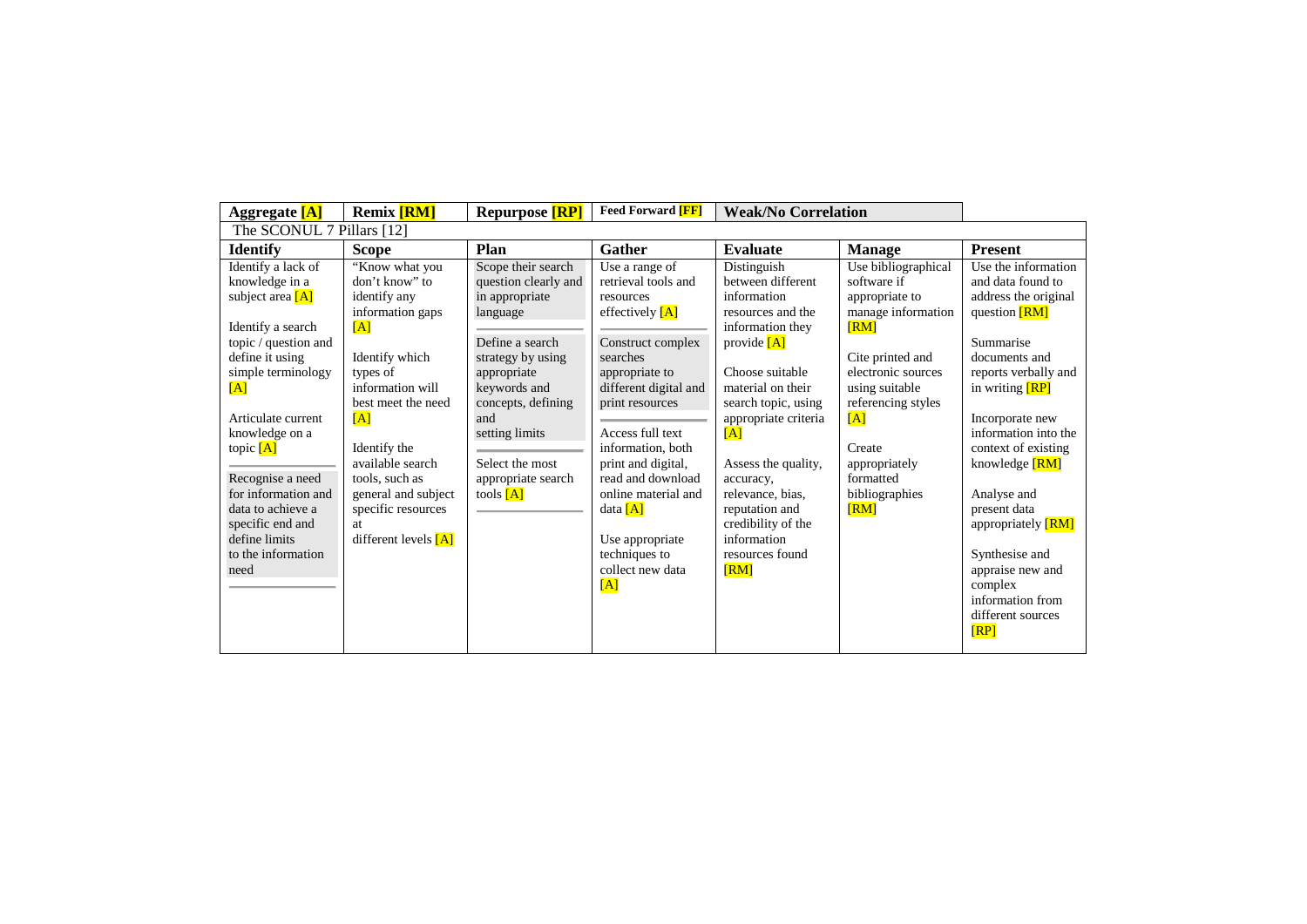| Aggregate [A]                                                                                                                                                                        | <b>Remix</b> [RM]                                                                                                                                                   | <b>Repurpose</b> [RP]                                                                                                                                                                                                                                                            | <b>Feed Forward [FF]</b>                                                                                                                                                                                                                                                                | <b>Weak/No Correlation</b>                                                                                                                                                                                                                       |                                                                                                                                                                                                                                                                                                                                                      |                                                                                                                                                                                                                                                                                                                                                                                                                                                                                                             |  |  |  |  |
|--------------------------------------------------------------------------------------------------------------------------------------------------------------------------------------|---------------------------------------------------------------------------------------------------------------------------------------------------------------------|----------------------------------------------------------------------------------------------------------------------------------------------------------------------------------------------------------------------------------------------------------------------------------|-----------------------------------------------------------------------------------------------------------------------------------------------------------------------------------------------------------------------------------------------------------------------------------------|--------------------------------------------------------------------------------------------------------------------------------------------------------------------------------------------------------------------------------------------------|------------------------------------------------------------------------------------------------------------------------------------------------------------------------------------------------------------------------------------------------------------------------------------------------------------------------------------------------------|-------------------------------------------------------------------------------------------------------------------------------------------------------------------------------------------------------------------------------------------------------------------------------------------------------------------------------------------------------------------------------------------------------------------------------------------------------------------------------------------------------------|--|--|--|--|
| The SCONUL 7 Pillars [12]                                                                                                                                                            |                                                                                                                                                                     |                                                                                                                                                                                                                                                                                  |                                                                                                                                                                                                                                                                                         |                                                                                                                                                                                                                                                  |                                                                                                                                                                                                                                                                                                                                                      |                                                                                                                                                                                                                                                                                                                                                                                                                                                                                                             |  |  |  |  |
| <b>Identify</b>                                                                                                                                                                      | <b>Scope</b>                                                                                                                                                        | Plan                                                                                                                                                                                                                                                                             | <b>Gather</b>                                                                                                                                                                                                                                                                           | Evaluate                                                                                                                                                                                                                                         | <b>Manage</b>                                                                                                                                                                                                                                                                                                                                        | <b>Present</b>                                                                                                                                                                                                                                                                                                                                                                                                                                                                                              |  |  |  |  |
| Use background<br>information to<br>underpin the search<br>[A]<br>Take personal<br>responsibility for an<br>information search<br>Manage time<br>effectively to<br>complete a search | Identify different<br>formats in which<br>information may be<br>provided $[A]$<br>Demonstrate the<br>ability to use new<br>tools as they<br>become available<br>[A] | Identify controlled<br>vocabularies and<br>taxonomies to aid<br>in searching if<br>appropriate<br>Identify appropriate<br>search techniques<br>to use as necessary<br>[A]<br>Identify specialist<br>search tools<br>appropriate to each<br>individual<br>information need<br>[A] | Keep up to date<br>with new<br>information $[A]$<br>Engage with their<br>community to share<br>information <b>[FF]</b><br>Identify when the<br>information need<br>has not been met<br>$\sqrt{RM}$<br>Use online and<br>printed help and<br>can find personal,<br>expert help <b>FF</b> | Assess the<br>credibility of the<br>data gathered [RM]<br>Critically appraise<br>and evaluate their<br>own findings and<br>those of others <b>[RP]</b><br>Critically appraise<br>and evaluate<br>findings of others<br>[FF]<br>Know when to stop | Demonstrate<br>awareness of issues<br>relating to the rights<br>of others including<br>ethics.<br>data protection,<br>copyright,<br>plagiarism and any<br>other intellectual<br>property issues<br>Meet standards of<br>conduct for<br>academic integrity<br>Use appropriate<br>data management<br>software and<br>techniques to<br>manage data [RM] | Communicate<br>effectively using<br>appropriate writing<br>styles in a variety<br>of formats <b>[FF]</b><br>Communicate<br>effectively verbally<br><b>FFF1</b><br>Select appropriate<br>publications and<br>dissemination<br>outlets in which to<br>publish if<br>Appropriate <b>FF</b><br>Develop a personal<br>profile in the<br>community using<br>appropriate<br>personal networks<br>and digital<br>technologies (e.g.<br>discussion lists.<br>social networking<br>sites, blogs, etc.)<br><b>FFF1</b> |  |  |  |  |

Figure 2: cMOOC Learning Activities Mapped to SCONUL 7 Pillar Information Literacy Skills Set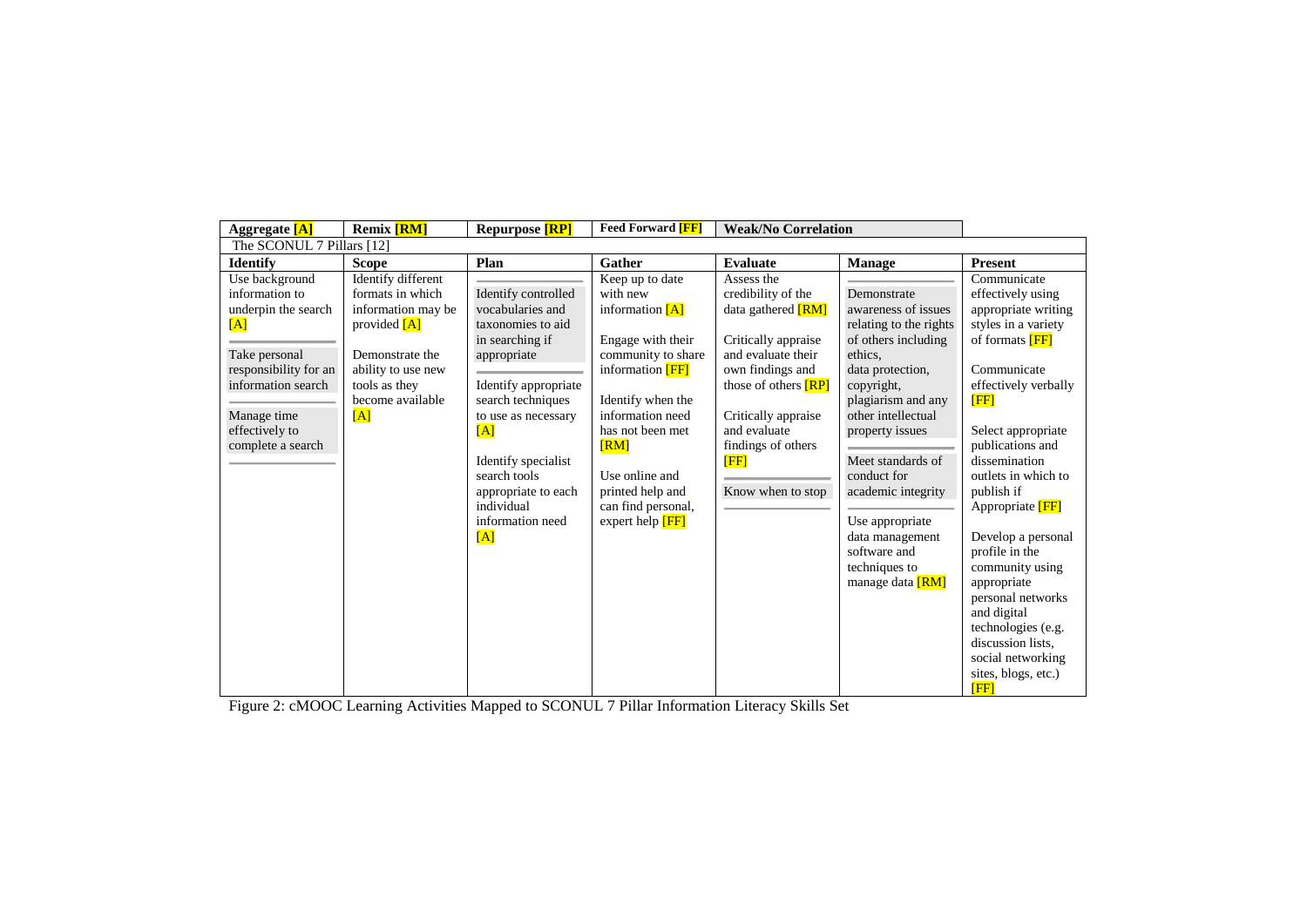# **6.0 Conclusion**

The rationale of adopting and applying the SCONUL model to a specific type of MOOC was to draw clear connections between information literacy and cMOOCs. In doing so the authors conclude that the importance of information literacy can be bought to the attention of the MOOC community.

Mapping the relationship between the learning activities and the information literacy standards provides a tool to help raise the visibility of information literacy [3, 6].

In an in depth contribution to the debate about learning design for Open Learning and in particularly for MOOCs, a number of suggested areas requiring further investigation and development have been suggested [13]. Some of these suggestions include the development of metrics to assess gain in cognitive and non-cognitive skills that can be applied outside of the MOOC environment, comparison of skill or knowledge acquisition through MOOCs vs. regular online or face-to-face courses, follow-up of post-MOOC outcomes such as sequential learning experiences or employment opportunities gained, broadening the types of learners represented in studies of MOOC activity and impact in order to avoid the presentation of results that are not applicable to the majority of learners.

Future work will seek to concentrate on developing a cMOOC for Valorisation of Projects. The VALO project was initiated and developed in order to create awareness of the needs for an integral mechanism to maximise the dissemination, exploitation and sustainability of project results for high quality outcomes and added value [14]. In the longer run a comparison of existing results from face-toface delivery of the Valorisation Expert Course, which delivers such best practices required to analyse, define and implement potential valorisation strategies [15]; and results to be obtained through a MOOC delivery will be reported on.

## **7.0 References**

- 1 UNESCO (2005) The Alexandria Proclamation on Information Literacy and Lifelong Learning, Retrieved  $12<sup>th</sup>$  January 2016, from UNESCO, http://portal.unesco.org/ci/en/ev.phpURL\_ID=27055&URL\_DO=DO\_TOPIC &URL\_SECTION=201.html
- 2 CILIP (2014) Information Literacy Definition, Retrieved 19th January 2016, from Chartered Institute of Library and Information Professionals, http://www.informationliteracy.org.uk/
- 3 Bond, Paul (2015) Information Literacy in MOOCs, *Current Issues in Emerging eLearning*: 2(6), Retrieved 12<sup>th</sup> January 2016, from Center for Innovation and Excellence in eLearning, http://scholarworks.umb.edu/ciee/vol2/iss1/6
- 4 Balch, T. (2013) MOOC Student Demographics, Retrieved 13<sup>th</sup> January 2016. from Augmented Trader,